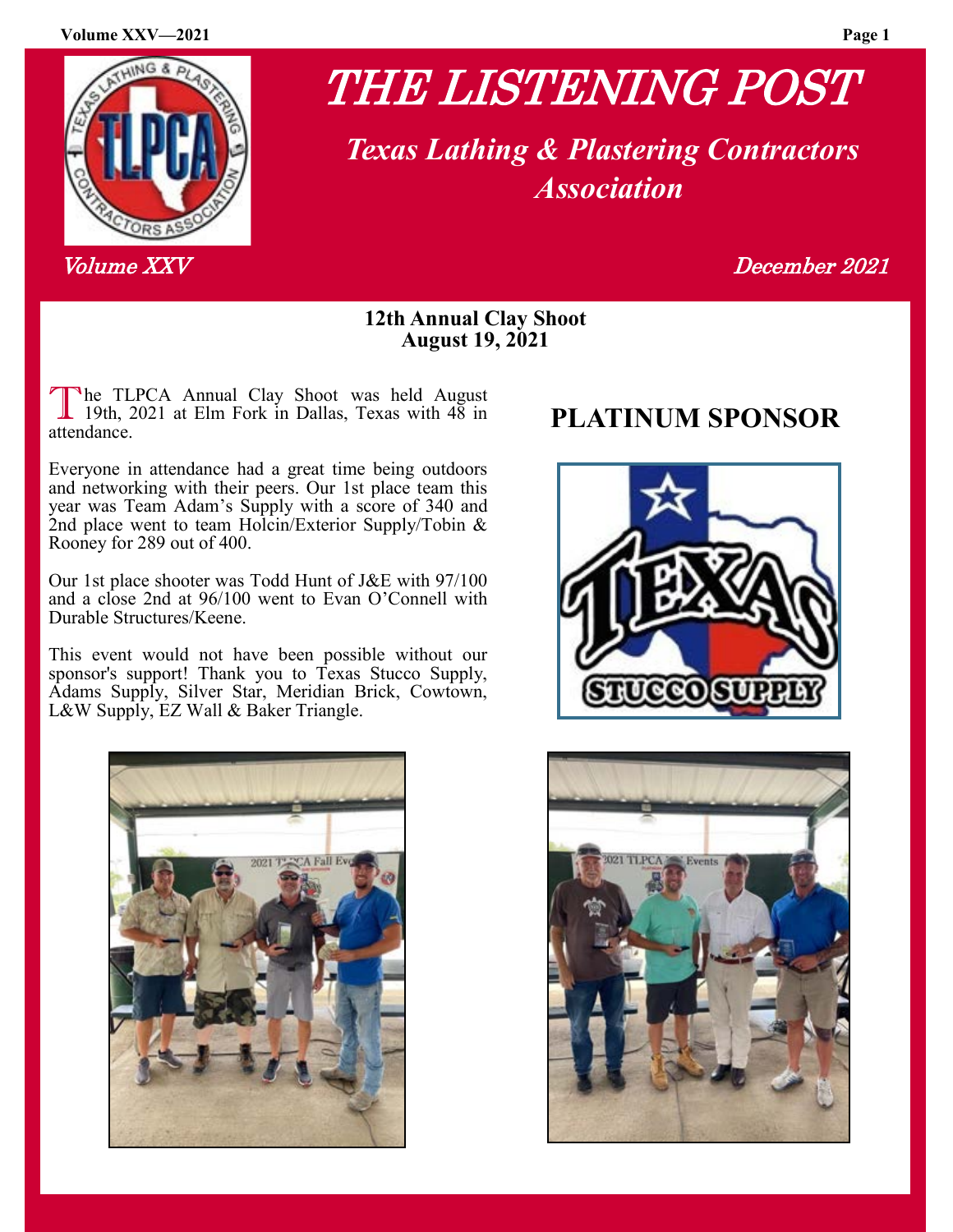







THE LISTENING POST  *Texas Lathing & Plastering Contractors Association*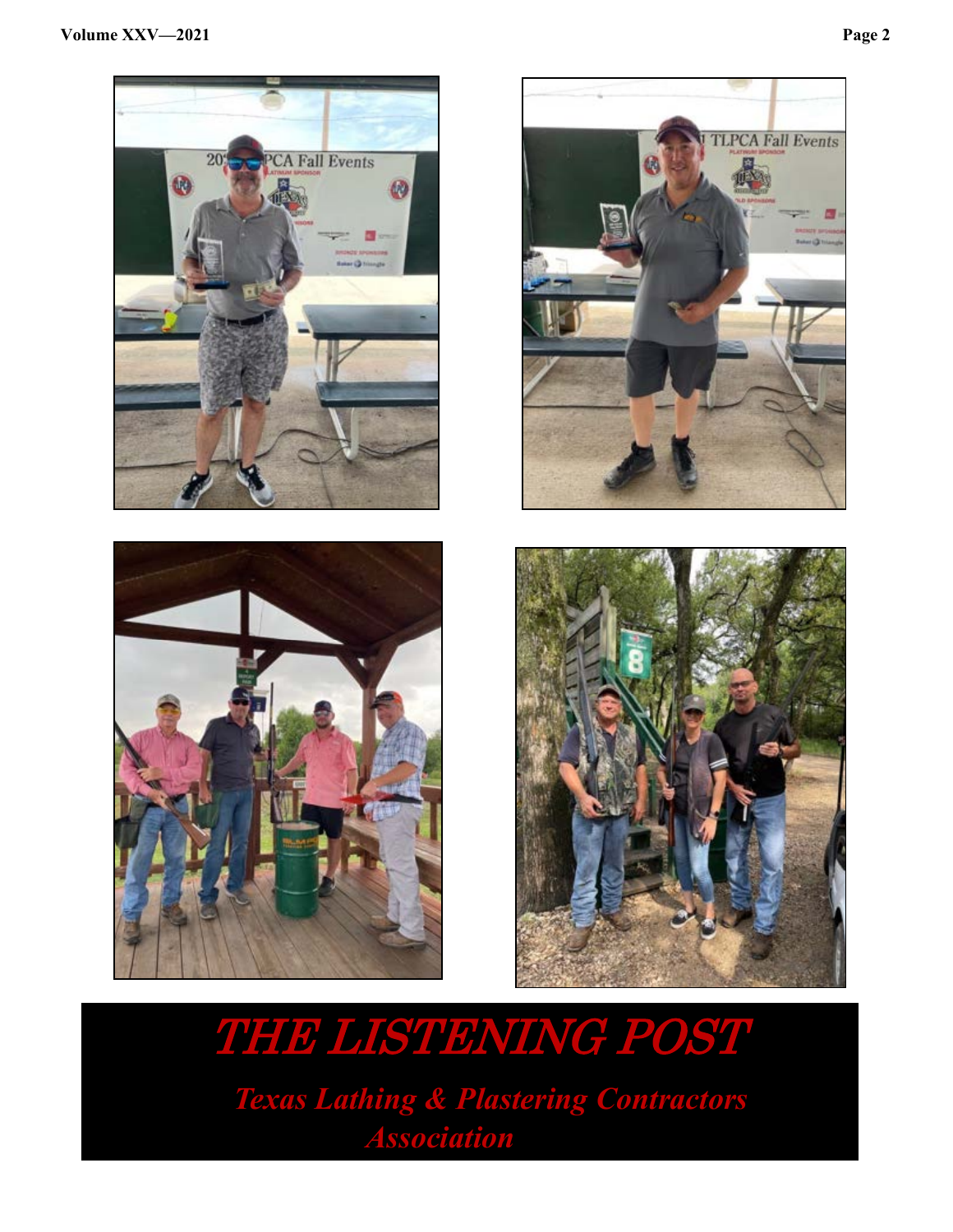

# **25th Annual Larry Trusty Fishing Tournament September 24th—25th**

W e celebrated our 25th annual fishing tournament **EXHIBITOR'S WELCOME RECEPTION SPONSORS** at Tanglewood Resort on Lake Texoma.

Our first evening was a networking event with President David Mouton. All attendees received a door prize sponsored by KSW Insurance and Plastic Components.

We had great weather all weekend for fishing. 1st place Big Fish went to Gary Bagley with a 5.52 lb. striper. 2nd place went to Randy Newman with a 4.87 striper.

The TLPCA would like to thank all of its sponsors for the tournament including CEMCO, Keene, Bayou City Wall Systems and Premier Plastering Supply. In addition to the sponsors we had at the annual Clay Shoot.